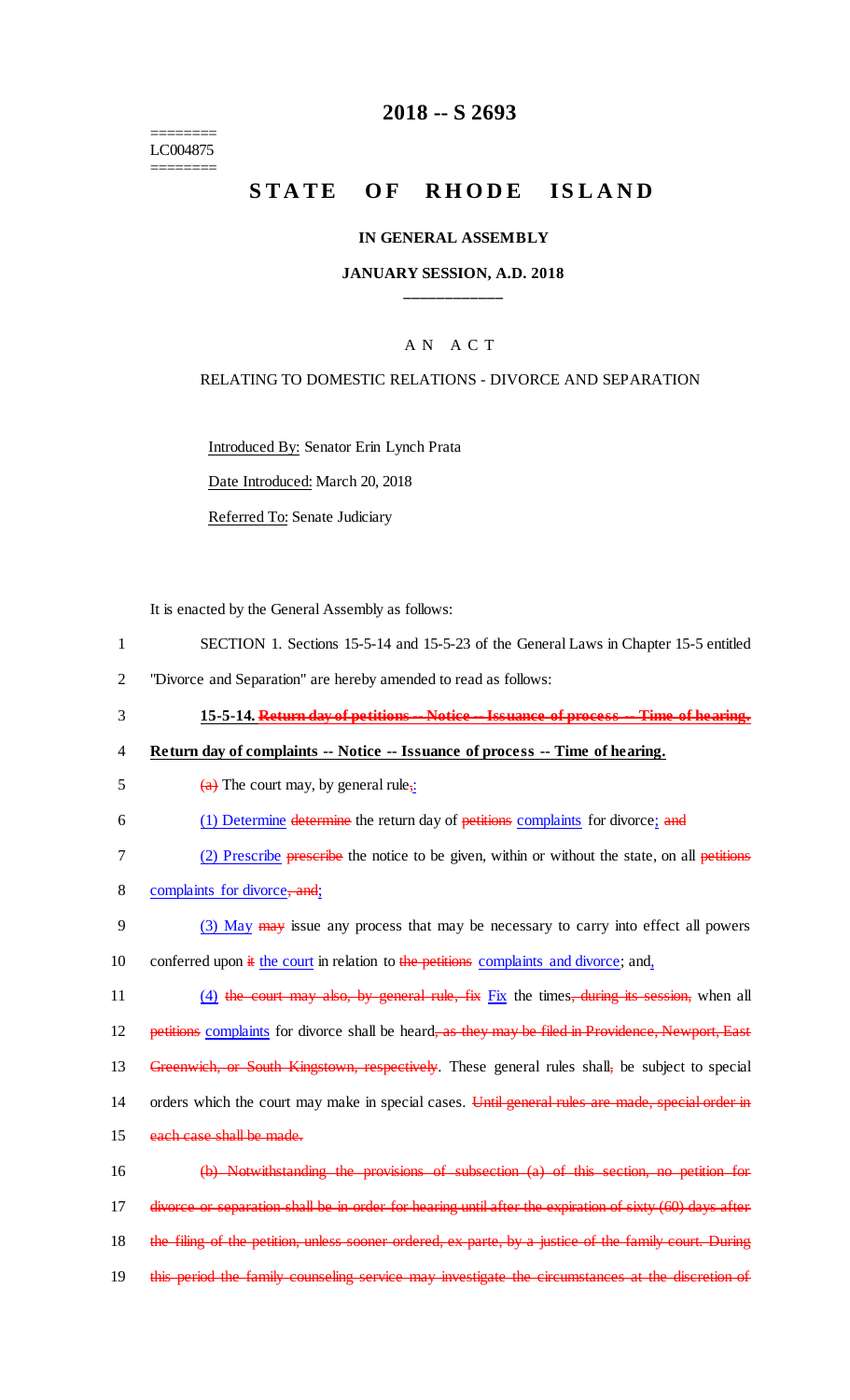1 the court, or at the request of either party, counsel the parties, and make recommendations to the

2 eourt and the parties.

### 3 **15-5-23. Final judgment -- Remarriage.**

4 (a) No judgment for a divorce shall become final and operative until three (3) months 5 after the trial and decision. Final decree judgment from the bond of marriage may be entered ex 6 parte and in chambers on the suggestion of the prevailing party at any time within one hundred 7 eighty (180) days next after the expiration of three  $(3)$  months twenty (20) days from the date of 8 decision entry of the decision pending entry of final judgment. After the expiration of the one 9 hundred eighty (180) days, final decrees judgment may be entered only in open court and on 10 motion or upon written consent of the attorneys or parties. Notice of the filing of the motion shall 11 not be required in cases in which the original complaint is unanswered. 12 (b) After entry of the final judgment for a divorce from the bond of marriage, either party 13 may marry again.

- 
- 

14 SECTION 2. This act shall take effect upon passage.

======== LC004875 ========